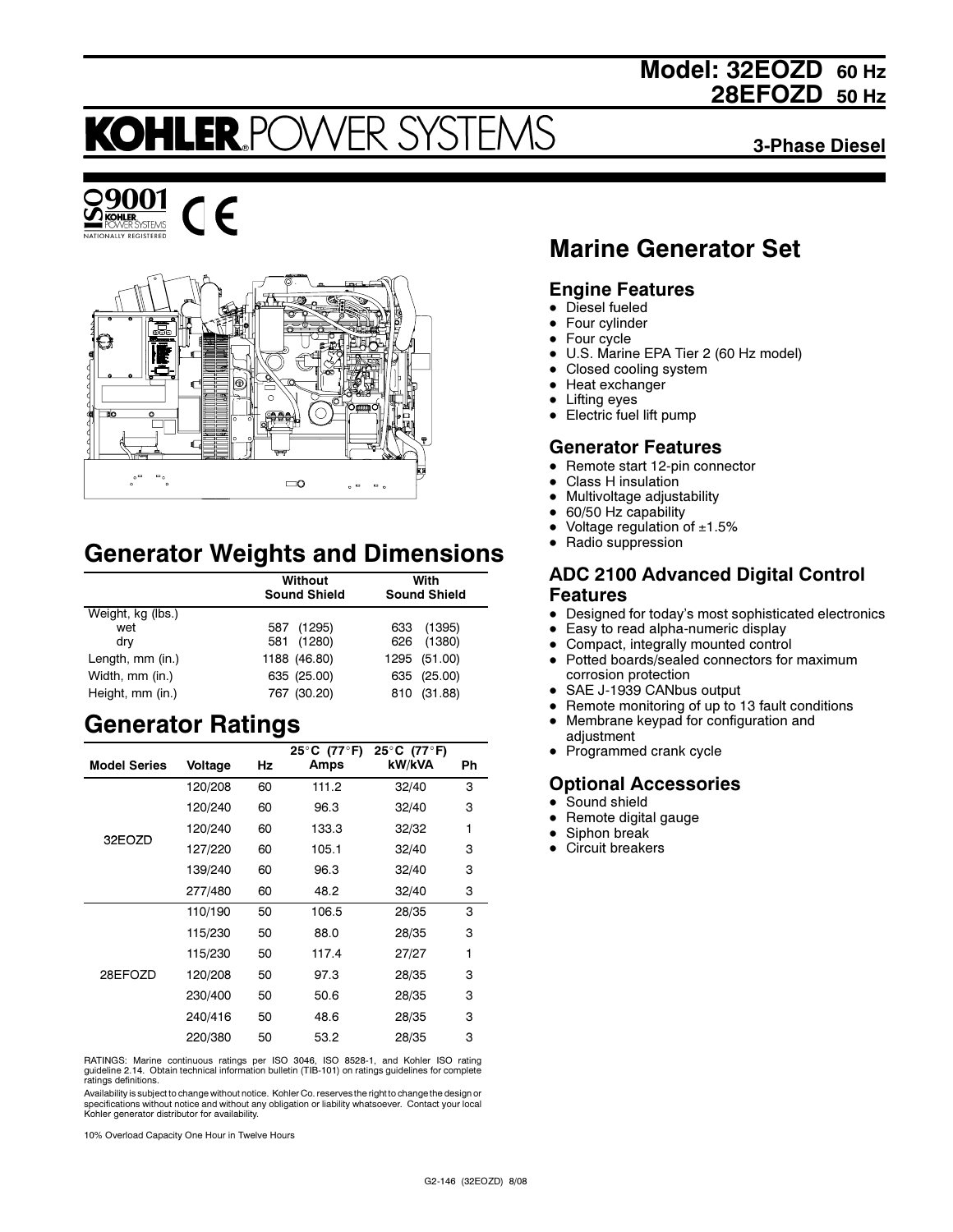# Application Data

## Engine

| <b>Engine Specifications</b>                 | 60 Hz                        | 50 Hz |
|----------------------------------------------|------------------------------|-------|
| Type                                         | 4 cycle, naturally aspirated |       |
| Cylinder, number                             | 4                            |       |
| Displacement, L (cu. in.)                    | 3.319 (202.5)                |       |
| Bore and stroke, mm (in.)                    | 98 (3.86) x 110 (4.33)       |       |
| Compression ratio                            | 18.5:1                       |       |
| Combustion system                            | Direct injection             |       |
| Rated rpm                                    | 1800                         | 1500  |
| Max. power at rated rpm, HP                  | 55.8                         | 46.7  |
| Cylinder block material                      | Cast iron                    |       |
| Cylinder head material                       | Cast iron                    |       |
| Piston rings                                 | 2 compression/1 oil          |       |
| Crankshaft material                          | Forged steel                 |       |
| Connecting rod material                      | Forged carbon steel          |       |
| Governor, type                               | Centrifugal                  |       |
| Frequency regulation, mechanical<br>qovernor |                              |       |
| No load to full load (droop)<br>Steady state | ±5%<br>±0.8%                 |       |
|                                              |                              |       |

# Engine Electrical

| <b>Engine Electrical System</b>   | 60 Hz                                    | 50 Hz |
|-----------------------------------|------------------------------------------|-------|
| Battery, voltage                  | 12 volt (standard)<br>24 volt (optional) |       |
| Battery, charging                 | 40-amp alternator                        |       |
| Battery, recommendation (minimum) | 800 CCA 100 amp hr.                      |       |
| Starter motor                     | 2.3 kW                                   |       |

# Cooling

| <b>Cooling System</b>                                                     | 60 Hz                             | 50 Hz       |  |
|---------------------------------------------------------------------------|-----------------------------------|-------------|--|
| Capacity, L (U.S. qts.) (approx.)                                         | 7.57(8)                           |             |  |
| Heat exchanger type                                                       | 3 in. dia. 3 pass<br>cupronickel  |             |  |
| Seawater pump type                                                        | Belt-driven.<br>10-blade impeller |             |  |
| Heat rejected to cooling water at rated<br>kW, wet exhaust, kW (Btu/min.) | 28.8 (1639)                       | 24.1 (1373) |  |
| Engine water pump flow, Lpm (gpm)                                         | 55.9 (14.8)                       | 45.0 (11.9) |  |
| Seawater pump flow, Lpm (gpm)                                             | 45.4 (12)                         | 45.4 (12)   |  |

## Fuel

| <b>Fuel System</b>                     | 60 Hz                 | 50 Hz |
|----------------------------------------|-----------------------|-------|
| Fuel shutoff solenoid                  | Electric              |       |
| Fuel pump                              | Electric, rotary vane |       |
| Fuel pump priming                      | Electric              |       |
| Maximum recommended fuel lift, m (ft.) | 1.2(4)                |       |

# Lubrication

| <b>Lubricating System</b>                   | 60 Hz                   | 50 Hz |
|---------------------------------------------|-------------------------|-------|
| Oil pan capacity with filter, L (U.S. qts.) | 10.2 (10.78)            |       |
| Oil pump type                               | Pressure, trochoid pump |       |

# Operation Requirements

| <b>Air Requirements</b>                                 | 60 Hz          | 50 Hz          |
|---------------------------------------------------------|----------------|----------------|
| Engine combustion air requirements<br>$L/min.$ (cfm)    | 2680<br>(95)   | 2240<br>(79)   |
| Engine/generator cooling requirements<br>$L/min.$ (cfm) | 15574<br>(550) | 13025<br>(460) |
| <b>Fuel Consumption</b>                                 | 60 Hz          | 50 Hz          |
| Diesel, Lph (gph) at % load                             |                |                |
| 100%                                                    | 9.9(2.69)      | 7.8(2.05)      |
| 75%                                                     | 7.5 (1.99)     | 5.9(1.56)      |
| 50%                                                     | 5.5(1.46)      | 4.2(1.10)      |
| 25%                                                     | 3.6(0.96)      | 2.8(0.74)      |

# Sound Data

| <b>Sound Levels</b>                                                                          | 60 Hz | 50 Hz |
|----------------------------------------------------------------------------------------------|-------|-------|
| Measured at 1 meter (3.28 ft.) with a<br>housed generator set operating at full<br>load, dBA | 68    | 67    |

### Engine Features

- One-side serviceability of fuel system, lubrication system, seawater pump, and air cleaner
- Low oil pressure shutdown
- High engine temperature shutdown
- Loss of coolant shutdown
- **•** Seawater pump impeller failure shutdown
- Focused vibromounts
- Belt guard
- · Disposable oil filter
- Oil drain valve and hose

## Generator Features

- Brushless, rotating field design permits power to be obtained from stationary leads.
- Rotor and stator are vacuum impregnated and coated with high-bond epoxy varnish. Varnish helps prevent corrosion in high-humidity areas.
- Rotors are dynamically balanced to minimize vibration.
- $\bullet$  Copper windings ensure minimal heat buildup. Insulation meets NEMA standards for class H insulation.
- Direct connected to the engine, the generator has sealed precision ball bearings with a precision-machined steel sleeve in the end bracket to prevent shaft misalignment and extend bearing life.
- Mounted on a drip-proof tray.
- **•** Equipped with a twelve-lead reconnectable stator.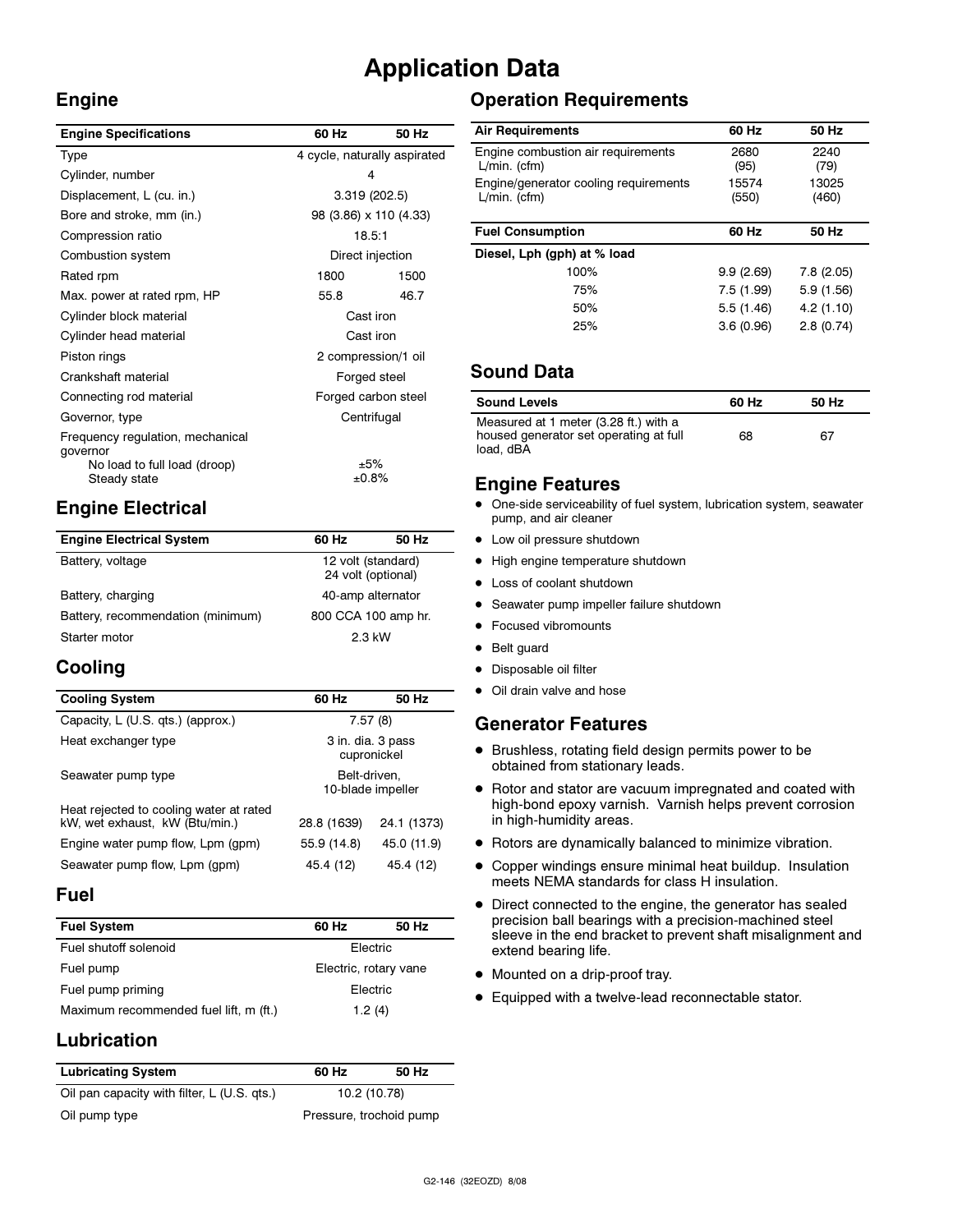## ADC 2100 Control Features



- LED display:
	- o Runtime hours
	- o Crank cycle status
	- o Diagnostics/fault codes/data
- Keypad
	- Secure access, password protected
	- o Voltage, gain, and speed adjustment
	- o Controller configuration (system voltage, phase, and frequency settings, battery voltage, and generator set model)
- Master control switch: run/off-reset/auto (engine start)
- Remote two-wire start/stop capability
- Potted electronics and sealed connections
- $\bullet$  Voltage regulation  $\pm$  1.5%
- Cyclic cranking: 15 seconds on, 15 seconds off (3 cycles)
- Faults with shutdown:
	- $\circ$  High engine temperature
	- o Low oil pressure
	- Loss of coolant
	- o Overcrank safety
	- o Overspeed
	- o Over/under voltage
	- o Over/under frequency
	- Auxiliary fault
- Faults with warning:
	- o Low battery voltage
	- o High battery voltage
- Power requirements:
	- 12 or 24 VDC with fuse protection
	- $\circ$  200 mA @ 12VDC/100 mA @ 24 VDC

### Application Data Accessories

#### Sound Shield

Provides for highly effective silencing, ease of access for engine/generator servicing, low maintenance, excellent durability, and safety. The sound shield's customer connection panel includes connections for the following:

- $\circ$  Battery (positive and negative)
- Equipment ground
- Fuel inlet and return
- o Seawater inlet
- Water-cooled exhaust outlet
- o Oil drain
- o Customer load lead access
- o Customer interface

#### Siphon Break

Mandatory kit on generators installed below the waterline. Prevents the siphoning of flotation water into the engine.

#### Line Circuit Breakers

Protect the generator from extreme overload.

#### Ship-to-Shore Switch

Allows immediate switching to Kohler<sup>®</sup> generator set power or shore power protecting the electrical system from the possibility of simultaneous connection of both power sources. Available as a four-pole ship-to-shore switch.

#### Remote Digital Gauge

Allows starting/stopping from a location remote from the generator set. Standard 76.2 mm (3 in.) dia. hole required for mounting.

#### Oil Pressure Sender Kit

Provides sender necessary to make digital gauge functional.

#### Remote Connection/Extension Harness

Provides wiring between the remote digital gauge and the ADC connector. Extension limited to a total of four kits and 23 m (75 ft.). Available in 4.6 m (15 ft.) and 7.6 m (25 ft.) lengths.

#### 12-Inch Remote Wiring Harness

Equipped with a 12-pin connector on one end that connects to the standard customer interface connector. Equipped on the other end with leads for connection to customer-supplied wiring.